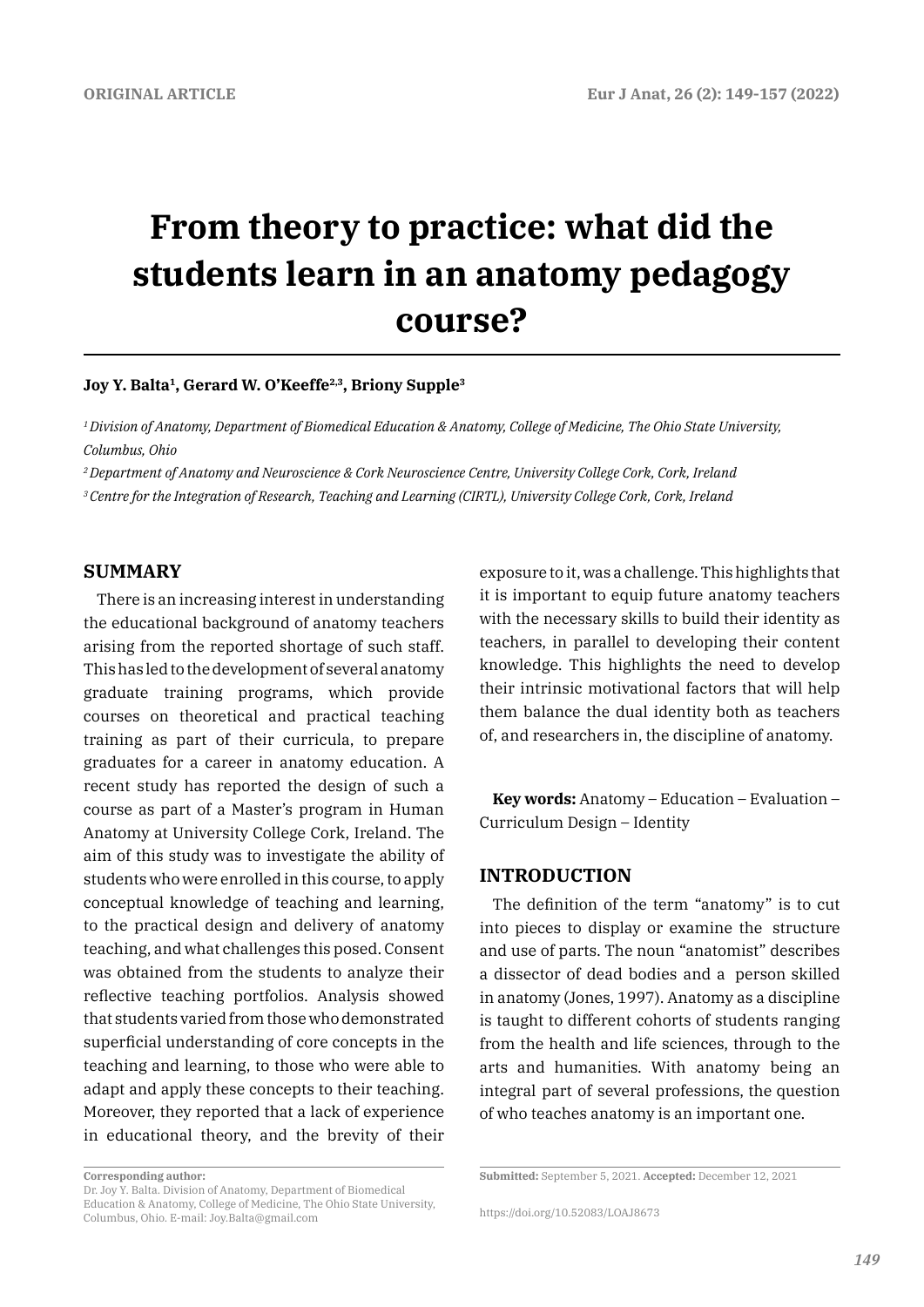In this context, there has been significant interest in recent years in the question of who teaches anatomy (Balta et al., 2016). This is an important consideration, given that educators shape the identity of scholars in the field. While once most anatomy educators were medically qualified, a recent study has highlighted the diversity that now exists by reporting that of 125 anatomy teachers in Ireland and the UK, 26.4% had a medical degree, while 25.6% had a PhD in non-anatomical sciences, with 19.2% having a PhD in anatomical sciences (Balta et al., 2016). Furthermore, work in the USA has shown that approximately 60% of anatomists teaching at undergraduate level lack any graduate level experience in neuroanatomy, embryology, and histology, regardless of whether they earned a master's or terminal degree (Schaefer et al., 2019). This highlights the issues arising from the changing landscape following the retirement of classically trained anatomists, and the need for them to be replaced with well-trained earlycareer anatomists (Schaefer et al., 2019).

Both studies show that arguably the discipline of anatomy lacks scholars trained in anatomy that can teach the varied aspects of the anatomical sciences. This lack of anatomy teachers may have a significant impact on the training of medical doctors and allied health professionals, which needed to be addressed. These shortages of qualified anatomy teachers have led to the development of several graduate education programs in Anatomy. Many of these programs are developed in the United Kingdom (UK) and the United States of America (USA) (Schaefer et al., 2019).

In 2016, the first author was appointed as the program development coordinator of a new taught master's program in human anatomy, which was developed to fulfill the need for anatomy educators with a training in human anatomy and pedagogy. One of the courses that was designed as part of this program was an anatomy pedagogy course, the design of which has previously been reported (Balta et al., in 2019). The goal of the anatomy pedagogy course is to help develop two identities: first, the individual's identity as a practitioner *of* the discipline, and second, as an educator/

teacher *within* the discipline (Aydeniz and Hodge, 2011). Despite the dual nature of this professional identity, there is often the assumption that once an individual has the required training in disciplinary knowledge, this is sufficient preparation for them to be effective educators of the discipline. This is coupled with the fact that there is a lack of a formal training of disciplinarians establishing their identity as a teacher. Faculty are often hired on the basis of their research track record, with teaching often being an afterthought; leading to a situation described by Randy Bass, where "*we merely have to pray that this young scholar can teach*" (Bass, 1999). However, with the development of formal anatomy training programs, some anatomy education students are now required to deliver different types of teaching sessions as part of their graduate training program, while others do not face this requirement (Svyantek et al., 2015). Developing an identity as an educator is essential to equip aspiring anatomy teachers with the skills required to optimize student learning later in their career. Furthermore, it is important that students gain practical teaching skills as part of their training, which helps in grounding their practice in theoretical knowledge to allow for a responsive and reflective approach to student learning. However, there is often a gap in this informed practice or *praxis* (Korthagen and Kessels, 1999).

It is naive to simply say that we need to help the students apply the theory into practice, as research has indicated that several factors influence an individual's teaching. While theoretical knowledge could be used to inform conscious teaching, several 'immediate teaching situations' are informed by feelings, former similar experiences, values, needs, routines, and role conceptions (Korthagen and Kessels, 1999). Several distinctions have been made to define knowledge. The two that will be the focus for this paper are knowledge as *phronesis* and knowledge as *episteme*.

Knowledge as episteme consists of a set of assertions that can be investigated, explained, and transmitted; here it is defined as educational theoretical knowledge. Meanwhile, knowledge of phronesis is not abstract or theoretical, it is practical knowledge of concrete particulars; here it is defined as practical teaching knowledge.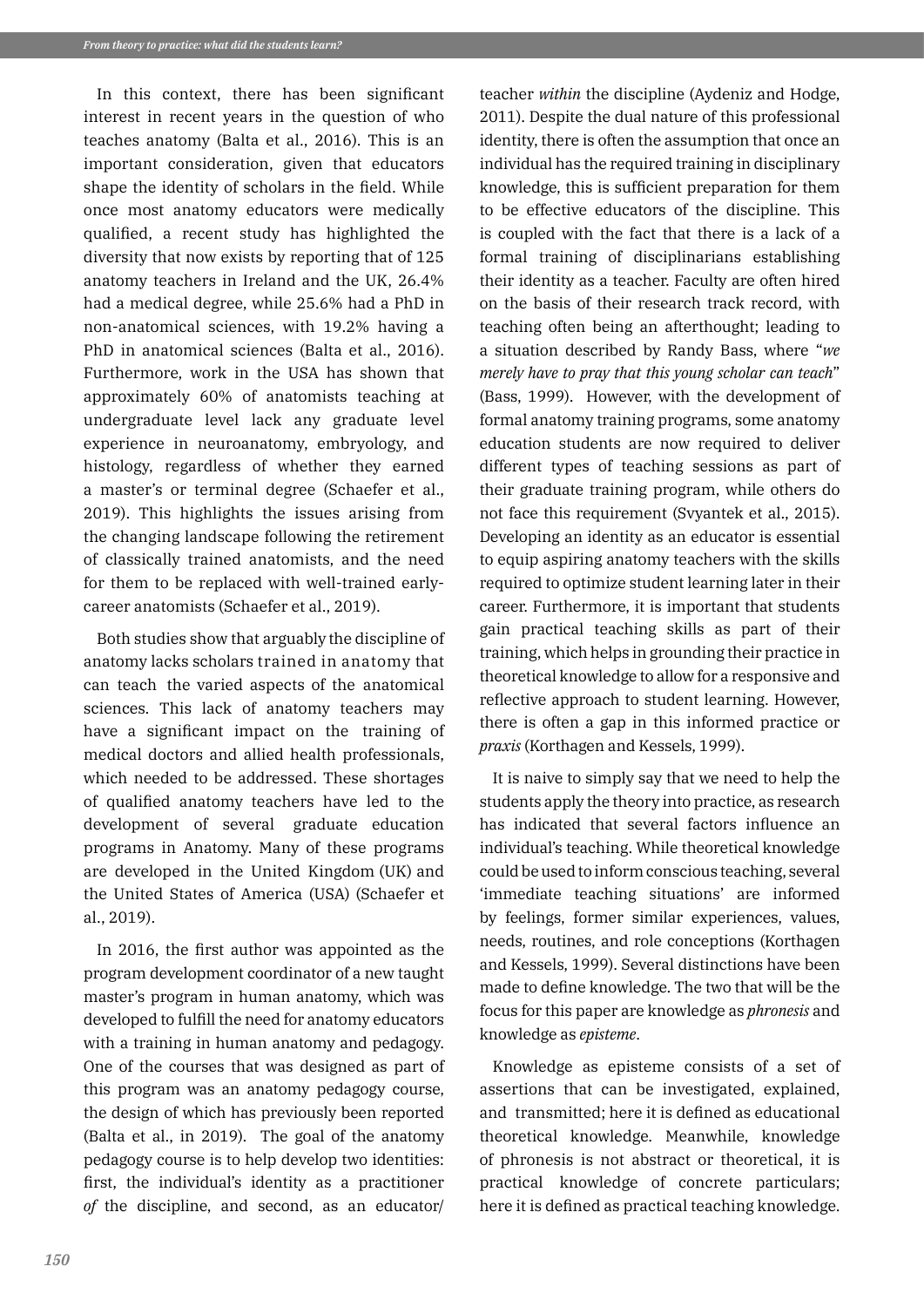While the knowledge as episteme is conceptual, the knowledge as phronesis is perceptual (Kessels and Korthagen, 1996). This is illustrated in Figure 1 below, where knowledge is divided into theoretical and practical elements, with influencing factors playing a role in putting the theoretical knowledge into practice in the teaching of anatomy.

Within this context, helping anatomy trainee teachers develop their identity as educators requires investigating the challenges that they will face in phronesis and episteme. To do this, in this study a Scholarship of Teaching and Learning framework was used to investigate the following three questions by capturing data from this multifaceted, interdisciplinary, student experience in the anatomy pedagogy course from students who are enrolled in the MSc in Human Anatomy at University College Cork, Ireland.

The three research questions that were investigated are:

- 1. To what extent did students engage with the material taught in this course by applying the concepts learned about teaching and learning to the discipline of anatomy?
- 2. To what extent were the students able to use the educational theories learned, on this course, in their teaching practice?

3. What are the challenges that students faced as they engage with Teaching and Learning?

# **MATERIALS AND METHODS**

#### **Anatomy Pedagogy Course**

The anatomy pedagogy course is a 5-credit course (towards a total of 60 credits) that is taught over the first 2 semesters of the MSc in Human Anatomy and University College Cork in Ireland. The course is divided into 3 elements which are delivered over the first (September to December) and second semesters (January to April). The first element is faculty-led, where students took 16 h of lectures from September to December on foundational topics in the scholarship of teaching and learning. During the faculty-led sessions, students were introduced to the principles of multiple intelligences (MI), mind mapping, assessment for learning and reflective practice

The second element is student-led and the students are asked to deliver a 50-minute interactive teaching session using an anatomical teaching method of their choice. The third element is practical, and the students shadow an anatomy faculty member in delivering a small-group tutorial in anatomy using cadaveric specimens. Students then deliver one of these small-group



**Fig. 1.-** The interaction between two different types of knowledge and the influencing factors that affects putting the knowledge into action.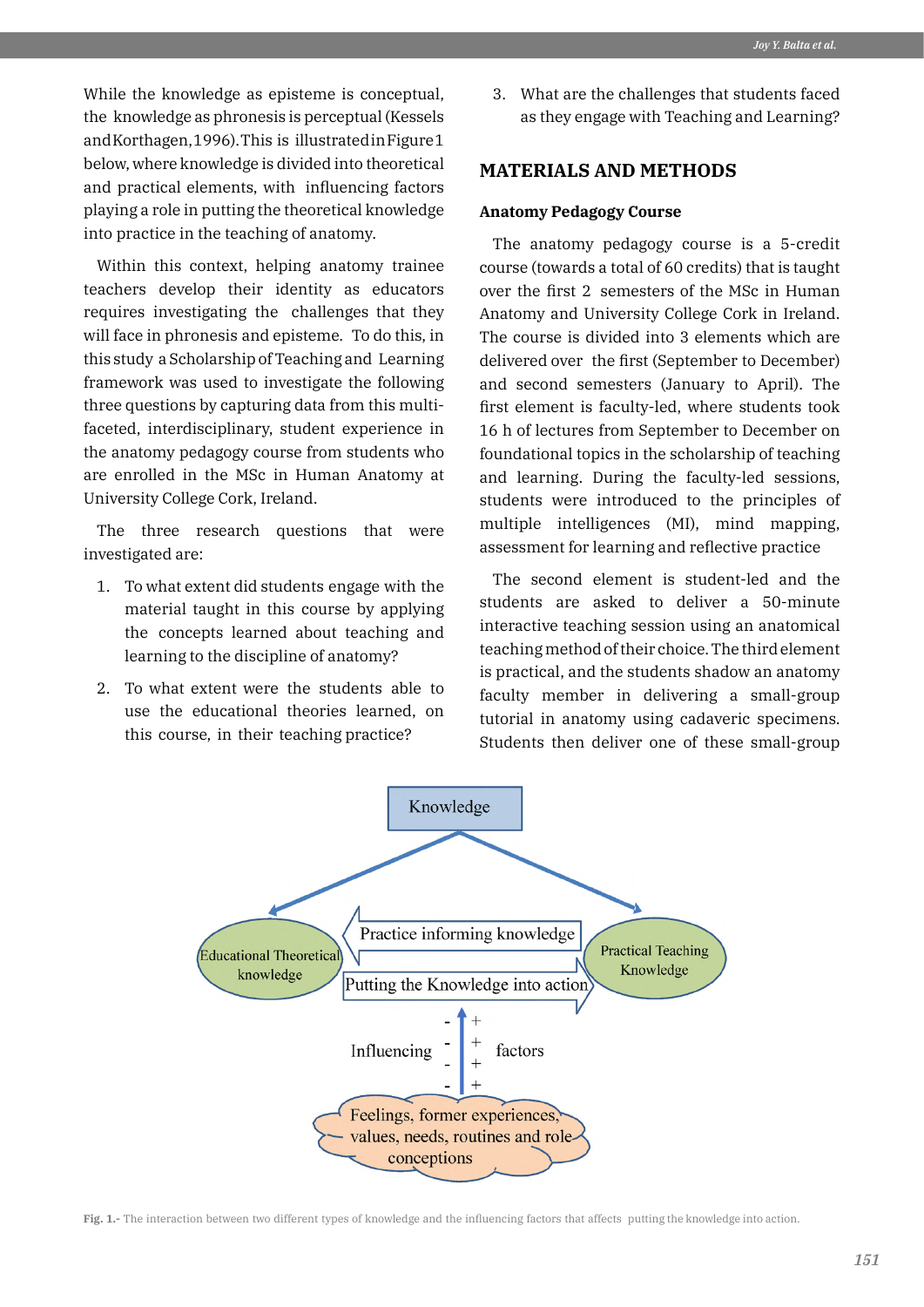tutorials sessions at a later stage in the course. Students are provided with clear rubrics on how their student-led learning session, teaching portfolio and teaching practice are assessed.

As part of the assessment method on this course, students are required to write a reflective portfolio comprised of four different sections. The first section is a lesson plan that they learned how to prepare in one of the sessions. The second section relates to a teaching or learning incident they experienced, where they were asked to analyze it with reference to the different principles of the Scholarship of Teaching and Learning. Meanwhile, sections three and four are their reflections and analysis of their shadowing and teaching experiences.

# **Reflective Portfolio**

The main aim of this course is to teach the students effective strategies to teach human anatomy. This learning outcome does not fall entirely within the cognitive domain where the students are expected to memorize facts and information. For this reason, reflective portfolios were used to assess two main aspects of learning: 1) whether the students can achieve d e e p e r levels of learning when engaging with a subject (theories of teaching, learning and assessment) which is not directly discipline-specific, a n d 2 ) whether students develop their ability to apply the knowledge regarding teaching, learning and assessment, into their practice.

Details pertaining to the portfolio assessment can be seen below:

*"Teaching Portfolio: The teaching portfolio will include 4 different parts with total of 30 marks towards the overall course grade. The first part will include the lesson plan for the Student-Led Learning session and is worth 15 pts. The second part will be a 1000-1500 words reflective essay, worth 35 pts. In this section, students will try to identify a clear question of challenge you have found either in your teaching, your students' learning or your own learning. Discuss it in the light of one or more theories which you have encountered over the course. The third and fourth sections are short essays reflecting upon the shadowing and teaching experience, each contributing 25 pts. to the overall mark."*

To address the research questions, data were collected from the reflective portfolios of six students who were registered on the MSc in Human Anatomy during the academic year 2017/2018. Ethical approval was granted by the Social Research Ethics Committee of the University on the 20th of November 2018.

### **Thematic Analysis**

To analyze the reflective portfolios, a thematic analysis approach was used to review the data to allow for flexibility in data interpretation. Each portfolio was read multiple times by the primary investigator to search for different viewpoints in the data. Multiple readings included searching for the student experience and how the students demonstrated their understanding of learning theories evidenced using relevant terminology.

A Likert scale was developed to rank the extent to which the students' portfolios reflected the learning theories, with  $0=$  not at all,  $1=$  to a small extent,  $2=$  to some extent,  $3=$  to a moderate extent,  $4=$  to a great extent and 5= to a very great extent. This scale was used to assess the following statements:

- Demonstrated knowledge of teaching and learning theories
- Demonstrated knowledge of teaching and learning terminology
- Was able to use teaching and learning terminology effectively
- Was able to analyze learning experiences using teaching and learning principles
- Was able to use knowledge learned to access literature
- Was able to use knowledge learned to improve on teaching
- Demonstrated passion for teaching

### **RESULTS**

#### **Data Analysis**

After reviewing the portfolios several times, some clear observations were made. One of the observations was that there was a wide spectrum in understanding and engaging with the teaching and learning terminology and literature. Below are the different theories that were discussed by students that appeared in their portfolios.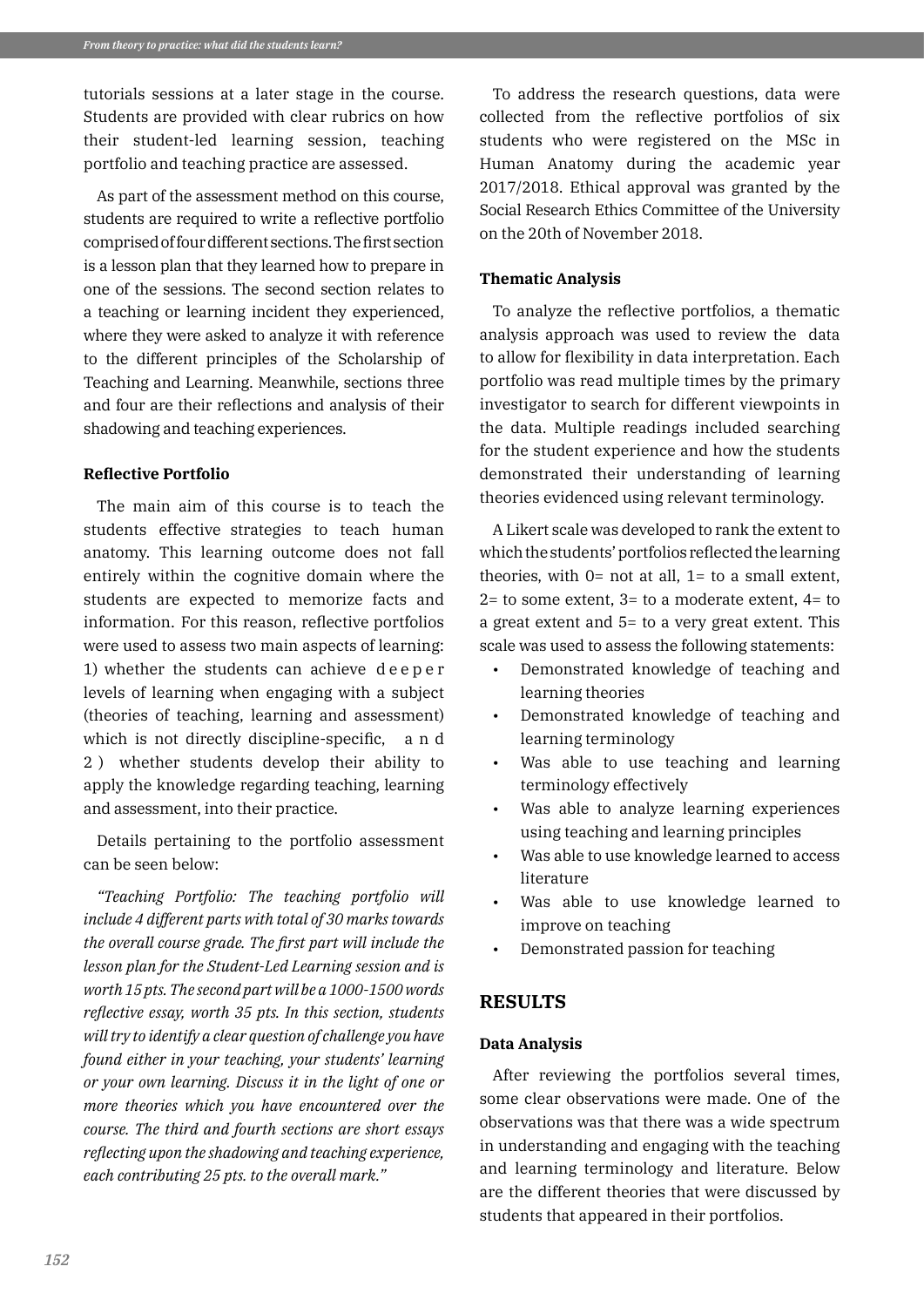Multiple Intelligences (MI): All 6 students mentioned

MI theory. However, the portfolios could be divided into 3 distinct groups with 2 students in each group who demonstrated a different level of understanding of this theory. For the purpose of analysis, these three groups will be discussed individually.

Group 1 did not name the theory, but they described some of the intelligences in an ambiguous way. One of these two students describes the kinesthetic and the visual intelligences as can be seen in the following comments.

*"When the tangible objects were used in the bodilykinesthetic teaching method, the approach was successful in teaching the subject to the kids."*

*"So, the real challenge was how to take the control over my mood during learning, I tried to apply the visual-spatial learning style"*

Meanwhile, group 2 named the theory and referred to it in their reflections.

*"Therefore, as a teacher or lecturer, it is vital to understand the multiple intelligence theory and implement it and utilize it in the classroom."*

*"From a multiple intelligence point of view, allowing the students to view these video clips, guaranteed that kinesthetic and visual learners got the opportunity to achieve the best education possible on the region of interest."*

Group 3 named the MI theory, referred to it in their reflection and were also able to relate it to the discipline. We evidence this by showing in Table 1 part of one of the students' lesson plan that demonstrates an in-depth understanding of the MI theory.

| Content                                                                                                          | Methodology                                                                                                                                                                                                                                                                                                                                                                                                                                                                                                                                            |
|------------------------------------------------------------------------------------------------------------------|--------------------------------------------------------------------------------------------------------------------------------------------------------------------------------------------------------------------------------------------------------------------------------------------------------------------------------------------------------------------------------------------------------------------------------------------------------------------------------------------------------------------------------------------------------|
| Development 4:<br>Nature& Activity<br>13 minutes                                                                 | • I will explain what is meant by Nature in MI.<br>• I will offer an image of the trees and ask the class how this could be used in an anatomy lesson.<br>• I will then show the image that links trees to the lungs and further discuss this.<br>• I will ask somebody to read out extract about lungs/nature.<br>• I will draw an image on the whiteboard like the one in the workbook and ask the students to draw<br>in the flow of blood between the lungs and heart.<br>• This will display how other learning styles can used in collaboration. |
| Development 5:<br>Linguistic<br><b>4 Minutes</b>                                                                 | • I will discuss how students studied word roots in their learning of anatomy.<br>• I will compare this to the Latin we see in our learning of anatomy.<br>• I will mention the merits of this shown in the slides.<br>• I will provide examples of this in reference to the lungs.<br>• I will show the image with the origin of the word lungs.                                                                                                                                                                                                      |
| Development 6:<br><b>Concept Cartoons</b><br>Interpersonal Visual<br>Literacy Further<br>discussion<br>5 Minutes | . I will show the class an image of the cartoon and ask them to review it in their own time.<br>• I will mention the MI that is included in this style.<br>• I will discuss the merits of using this and the literature on this.<br>• We will discuss how this can offer further potential for higher level discussion.<br>• I will ask the class about the merits of this.                                                                                                                                                                            |
| Development 7:<br>Interpersonal Donor<br>Program<br>12 minutes                                                   | • I will elaborate off James Stephens quote<br>• I will ask one of my classmates to read out quote.<br>• I will go through the points about the donor program and the conflict of respecting and<br>dehumanasing the donor.<br>• I will explain the initiative in University of Oklahoma of Medicine.<br>• I will explain the term dethatched concern.                                                                                                                                                                                                 |
| Ouote from book<br>3 Minutes                                                                                     | • I will ask the audience the talk about how dissection relates to interpersonal skills and what other<br>styles it promotes.<br>• I will refer the audience to the quote in the workbook and have a discussion on this.<br>• I will present the idea about angor animi to show why doctors need interpersonal skills and how<br>this can differ from clinical skills.                                                                                                                                                                                 |
| Development 8:<br>Intrapersonal<br>3 Minutes                                                                     | • I will define what intrapersonal n anatomy education means.<br>• I will read out the quote from Henry Marsh.<br>• I will explain how this book is prescribed and the quote from a reader who was a doctor.                                                                                                                                                                                                                                                                                                                                           |

**Table 1.** Part of a student lesson plan demonstrating an in depth understanding of the MI theory by a student in group 3.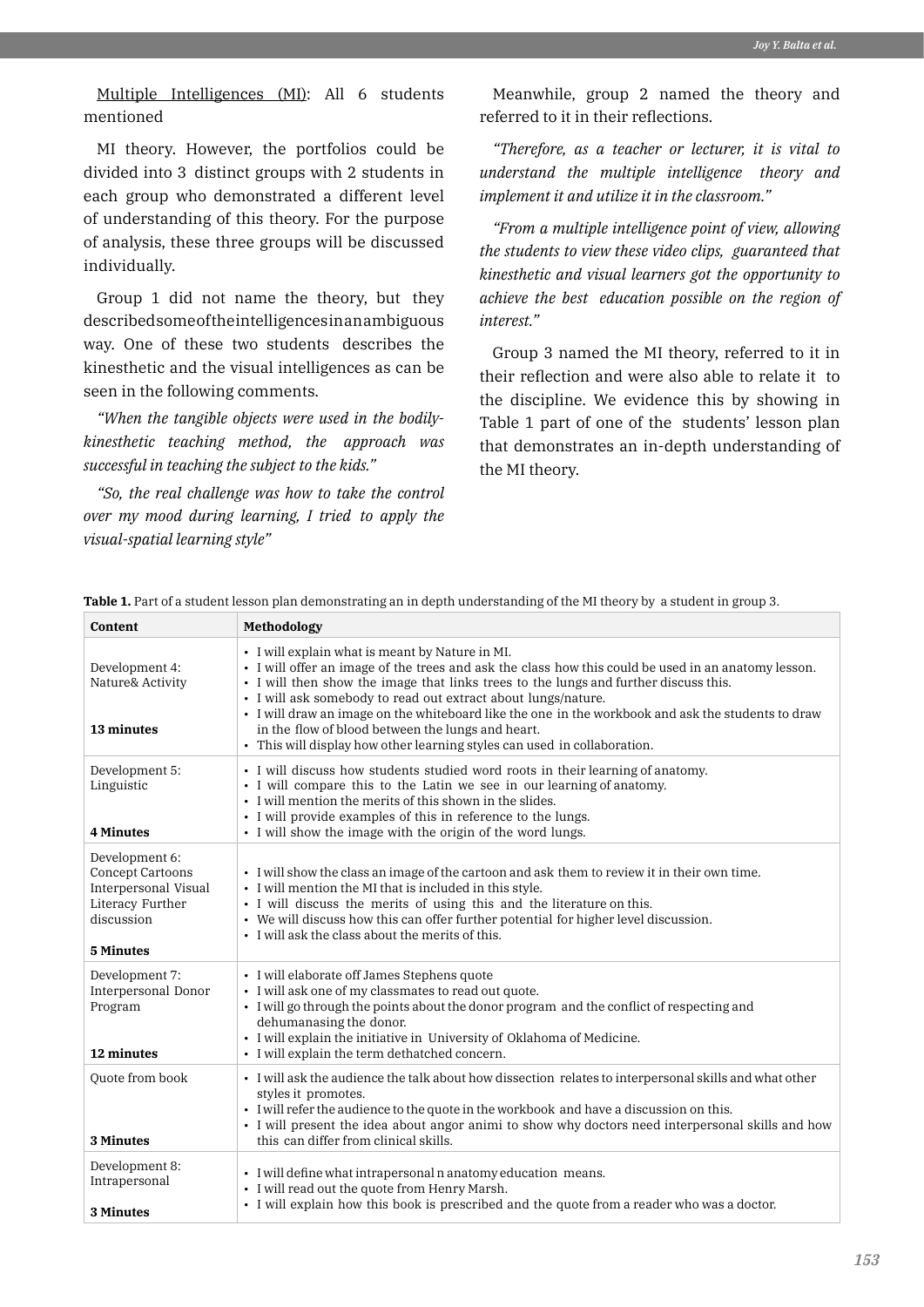#### Learning styles:

The concept of learning styles is contentious and was not taught as part of this program. Despite there being no focus on learning styles in this program, an interesting observation was that students from all 3 groups mentioned learning styles.

Students in Group 1 used the term style interchangeably with intelligence, as demonstrated in the earlier statements, even though learning styles was not a focus of any of the taught teaching and learning theories. Meanwhile, students in Group 3 were able to show some differentiation between the MI theory and the concept of learning styles. A clear demonstration of that is the student having the below methodology as part of his lesson plan:

*"I will briefly show the audience the VARK questionnaire and discuss why questions are asked in the style that they are and note why these don't ask students straight out what learning style they prefer"*

Other terminology: Students used a mix of other teaching and learning terminology. Some of these were theories, tools and other concepts that are used in educational literature. While some of these were taught in the different sessions within the faculty-led learning section, others were from the literature that the students decided to include in their portfolio. Table 2 summarizes a terminology list and the number of students that used it, if used by more than one student.

**Table 2.** A list of different terminology used by students along with the number of students that used them.

| Terminology             | Number of students |  |  |  |  |
|-------------------------|--------------------|--|--|--|--|
| Multiple intelligences  | 6                  |  |  |  |  |
| Learning style          | 6                  |  |  |  |  |
| Mind mapping            | 3                  |  |  |  |  |
| Reflective Practice     | $\mathfrak{D}$     |  |  |  |  |
| Assessment for learning | 2                  |  |  |  |  |

Some other terminology used by individual students included: theory of constructivism, single/double loop learning, organizational learning, Bloom's taxonomy, differential instructions and Socrative teaching.

Table 3 summarizes the scores that were given to the students for each statement. In the tables, the students are given a letter for convenience of description and divided into 3 groups that were described earlier. It also includes a mean score for each statement. Some of the statements describing the student's passion for teaching include:

*"To my surprise, I found the teaching sessions to be a very enjoyable experience"*

*"Once it started, I felt I was confident and overall, I was delighted with how it went. I was actually disappointed when the final rotation ended, finding myself looking forward to my next teaching session."*

*"Overall, I found the teaching sessions to be very enjoyable and pleasant experiences. I think they will help and benefit me not only in my own studies and but also in my career in the future."*

*"My aim was to make the sessions educational, memorable and meaningful and I hope that the students have benefitted from the lab sessions. I will continue to teach with enthusiasm and inspire my students. I hope that I have allowed my students to "find their voice" by allowing them to articulate and activity take part in the discussions."*

| <b>Table 3.</b> A summary of the score given to each student for the |
|----------------------------------------------------------------------|
| above listed statements with a mean for each statement with          |
| (0) being the lost score and (5) being the highest.                  |

|                                                                                         | <b>Students</b> |          |                         |                |                |                |      |
|-----------------------------------------------------------------------------------------|-----------------|----------|-------------------------|----------------|----------------|----------------|------|
|                                                                                         | Group<br>1      |          | Group<br>$\overline{2}$ |                | Group<br>3     |                | Mean |
| <b>Statements</b>                                                                       |                 | B        | $\mathbf{C}$            | D              | Е              | F              |      |
| Demonstrate knowledge<br>of Teaching and<br>learning theories                           |                 | 3        | $\overline{4}$          | $\overline{2}$ | 5              | 5              | 3.17 |
| Demonstrate knowledge<br>of Teaching and<br>learning terminology                        |                 | 1        | 3                       | 3              | 5              | 4              | 2.67 |
| Ability to use<br>Teaching and learning<br>terminology effectively                      |                 | 1        | $\mathfrak{D}$          | 3              | $\overline{4}$ | 5              | 2.50 |
| Ability to analyze<br>learning experiences<br>using Teaching and<br>learning principles |                 | 1        | $\mathfrak{D}$          | $\mathfrak{D}$ | $\overline{4}$ | 4              | 2.33 |
| Ability to use knowledge<br>learned to access<br>literature                             |                 | $\Omega$ | $\mathbf{1}$            | $\mathfrak{D}$ | 3              | 5              | 1.83 |
| Ability to use knowledge<br>learned to improve on<br>teaching                           |                 | $\Omega$ | $\mathfrak{D}$          | $\mathfrak{D}$ | 5              | $\overline{4}$ | 2.33 |
| Demonstrated passion<br>for teaching                                                    |                 | $\Omega$ | 4                       | 3              | 4              | 5              | 3.00 |
| Overall score per group                                                                 |                 | 0.71     |                         | 2.5            |                | 4.43           |      |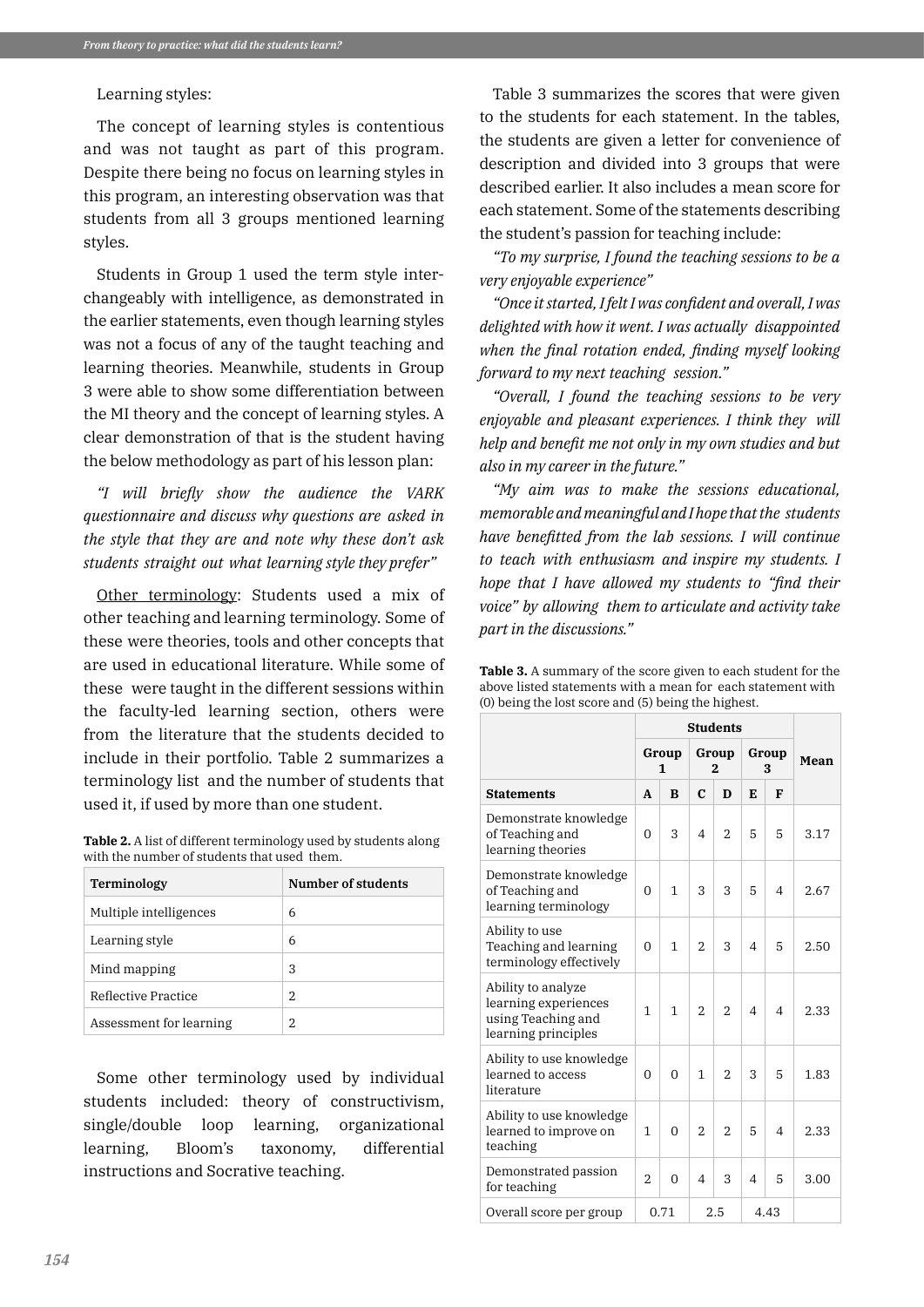*"Overall, I found the teaching to be a very rewarding and enjoyable experience."*

Each student portfolio (A, B, C, D, E & F) was scored based on the statements in Table 3 with 0 being the lowest score and 5 being the highest.

# **DISCUSSION**

In relation to the first two research questions *(1) To what extent did students engage with the material taught in this course by applying the concepts learned about teaching and learning to the discipline of anatomy?*; and *(2) To what extent were the students able to use the educational theories learned, on this course, in their teaching practice?,* while it is clear that all students were able to engage with the teaching and learning theories to a certain extent, a few were not able to connect these theories to the discipline of Anatomy. In relation to the third research question –*What are the challenges that science students face as they engage with teaching and learning?–* only a small number of students were able to apply this theory to their teaching practice. This leads to the conclusion that this course was able to provide an introductory-level engagement to students with no specific training in education or approach to teaching and learning, while providing a deeper level of learning for students with previous teaching/educational exposure. Hence the challenges that our students face is the lack of previous experience with educational theory, and the short period of exposure that they have on this course.

#### **Reconnect Teaching to the Discipline**

Equipping the next generation of anatomists with enough knowledge of the scholarship of teaching and learning along with the practical training in teaching will help in addressing Lee Shulman's first strategy aimed at reconnecting teaching to the discipline which was to improve the recognition and reward attached to teaching (Shulman, 1993). On the Anatomy Pedagogy course, we are trying to connect and embed foundational educational principles with the discipline of anatomy. Several studies have highlighted the vast differences among disciplines across the humanities, social science and science disciplines. These differences fall into different areas such as the nature of teaching, teaching practices, teaching outcome, assessment and student learning (Neumann, 2001). The teaching staff on this course come from non-anatomical backgrounds. This raises the question whether students attending these sessions can connect these teaching principles to the discipline of anatomy, from the theoretical principles such as signature pedagogies (Shulman, 2005) to the application of practical concepts such as entry points to learning (Gardner, 1999).

## **Skill and Will**

While reading the portfolios, links and trends were made between them which led to the creation of 3 Groups.

Group 1, consisting of 2 students, neither showed an interest in teaching and learning nor demonstrated their ability to understand the topic throughout their reflections. This theme was tagged as 'skill and will' and was very clear in some of the statements made in the portfolio, as one of the students started her teaching portfolio with *"Teaching is not my passion"* and then follows with *"In the class day, I tried to focus more on my strengths and tried to ignore that I don't like teaching".*  The other student in the group meanwhile was not able to establish meaningful connections by linking the learned teaching and learning theories to her reflective writing. The portfolios written by students in this group did not express their skill or will to achieve the set of learning outcomes

Meanwhile, Group 2 demonstrated a strong will for learning and expressed a passion for teaching. This group of students just completed a Bachelor's degree before joining this program, and did not have any previous teaching experience. Having said that, both students in this group expressed their interest in teaching and were able to comprehend the educational theories taught, as demonstrated in section 2 of their portfolio. When only considering their portfolios, the group of students were not able to demonstrate deeper level of learning. Perhaps this is because students in this group do not have any previous teaching experience, which meant they possibly found it more difficult to connect the learning theories to the discipline of anatomy.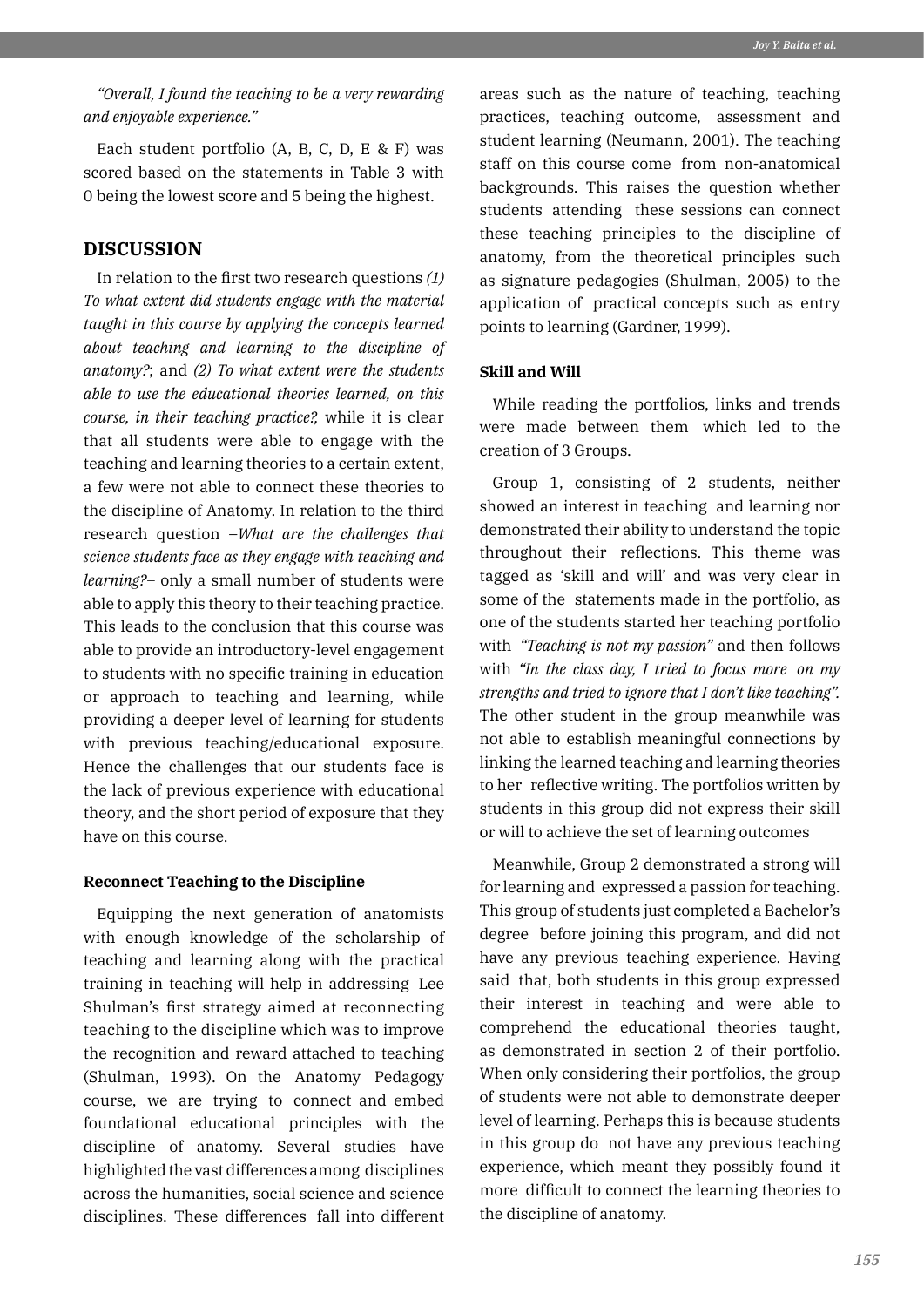The third group of students achieved the highest scores in their assessment, which is also arguably an indication that they have also achieved the highest level of learning among their peers. There are several reasons that may have given them an advantage over their colleagues. One of the reasons is the age of the students and their previous experiences that they have accumulated before joining the program. Both students have completed several degrees, which gives them a better understanding of teaching and learning in general and their own learning. Moreover, both have had some experience in teaching, which gives them a better understanding of the process and the challenges faced. Students in group 3 demonstrated a high level of understanding of the educational theories taught, connected the theories taught to the discipline of anatomy and used these theories to improve their teaching. Both students were also able to use what they learned on this course to expand their knowledge by engaging with the teaching and learning literature. This could be an indication that students that have the will and the necessary skills are able to achieve higher scores and hence a higher level of learning.

While analyzing student portfolios was able to reveal some of their understanding of the topic, this methodology does not fully reflect the students' own skill or will as individuals, or their respective potential to be anatomy educators. Developing students' will and skill is our responsibility as educators. As this was a 5-credit course, there is a certain assumption regarding students' preacquired knowledge and experience. This is below ideal as this does not allow for equal opportunities for students who do not have those pre-acquired skills for teaching and learning.

It is worth acknowledging that there are several limitations that could limit the findings of this study. While the use of the student portfolios is an effective tool to gather information, the students were not provided with guiding questions that could better address the research question. It would have also been beneficial to use an anonymous questionnaire with open ended questions to ask the students about their own experiences when taking this course.

#### **Now What?**

Looking at the three groups enabled an understanding regarding whether the students might achieve the set learning outcomes. Group 3 of students were able to achieve the set learning outcomes and we were able to identify that through the assessment methods devised. This is an indication that there is no need to completely redesign the course, but there is room for improvement.

Helping Group 1 change their attitude towards teaching is one of the major things that could be done to motivate them for learning. This could be done by emphasizing the need for teaching or training in any career. The main motivational issue with a student in Group 1 was that they chose a career in medicine and not teaching. Highlighting the need for teaching skills in medicine, whether it was training new clinicians or engaging with other scholars, would provide an element of motivation (Smesny et al., 2007). While this would promote a better will for learning, improving their skill could be shared with group 2.

The majority of students were able to understand the educational theories taught throughout this course, but the major challenge was connecting it to the discipline. This has also led to their inability to use these theories in their teaching. To help the students in bridging this gap, it is important to schedule an interactive session by an anatomist that enables an integration of theory into the disciplinary context. This will assist the students in connecting the knowledge learned about educational theory to the discipline of anatomy. Students will then learn those skills or way of thinking and will lead to a better application process. It would also be helpful to collect longitudinal data and feedback from different cohorts of students to have more robust conclusions.

# **CONCLUSION**

With the potential shortage of science, technology, engineering, and mathematics (STEM) professionals, it is important to foster the growth of faculty to prepare the upcoming generation of STEM educators. Both identities in this upcoming